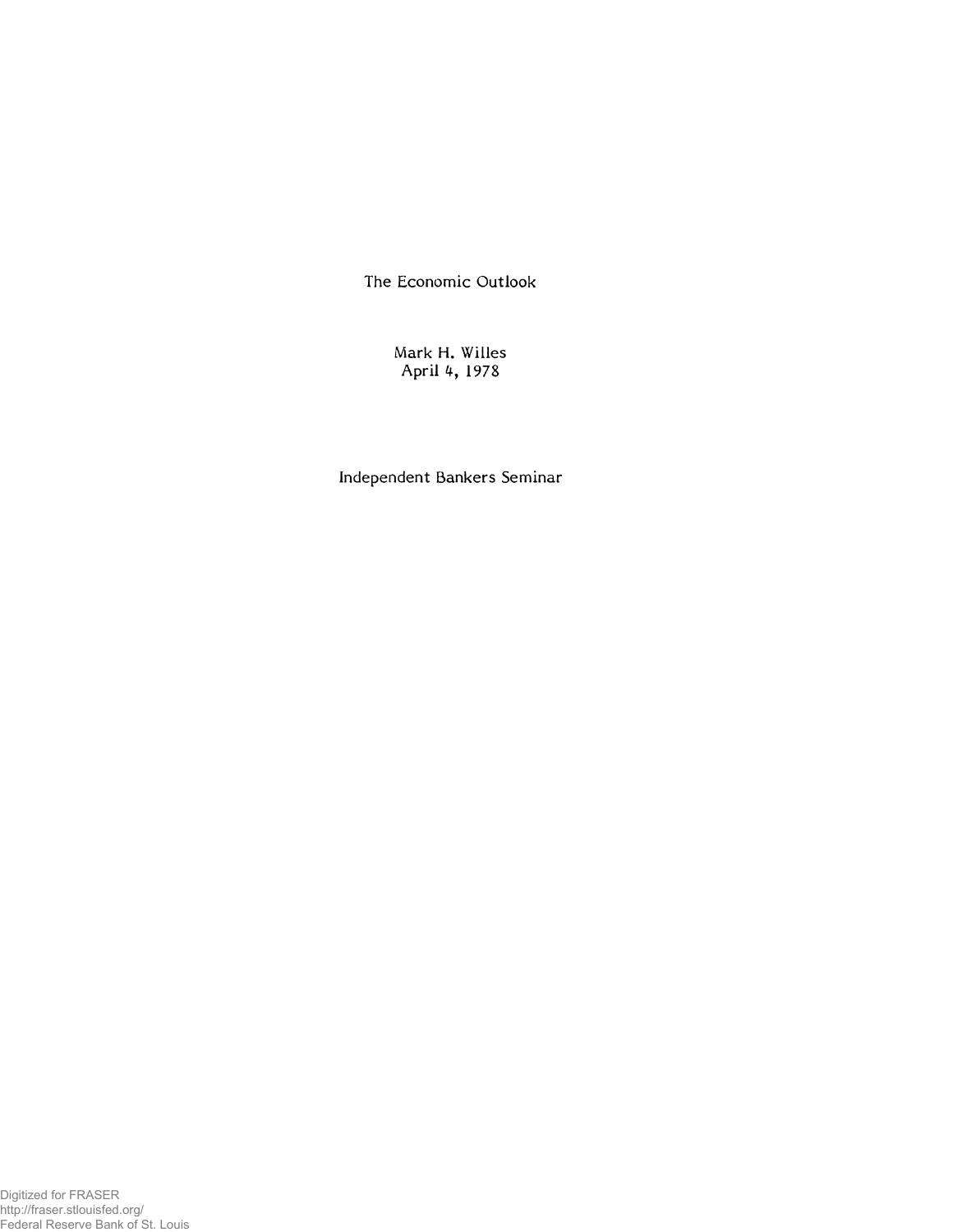Just so we don't lose sight of how significant that part of the outlook is, let me simply remind you that we are now in the fourth year of what has really been an extraordinary expansion on the part of our economy. Since the beginning of the expansion, a little over three years ago, the economy has produced 8 million new jobs — an unprecedented figure in the recent history of this country. Last year alone, the economy produced *k* million new jobs. We now have a higher percentage of the population working than we've had at any time since we've been keeping those records. And we expect to see continued-but-modest improvements in those dimensions as we move through 1978.

Unfortunately, there is also some bad news. And some very disturbing news relating to the outlook for inflation. In my judgment that outlook is bad and getting worse. All you have to do is read the paper on almost any day and you'll see something that indicates that either prices have gone up or some action has been taken which is going to result in prices going up somewhere down the road. And what I'd like to do is talk for a few minutes about why that's the case and then make some suggestions on (1) what we can't do about it, (2) what we should do about it, and (3) what we are likely to do about it.

Now, lest there be any question as to the seriousness of the problem, let me remind you that at the moment we are faced with the following facts: the consumer price level rose at significant rates in January and February; the wholesale price index rose at even faster rates; the dollar is taking a pounding internationally; the stock market, on average, seems to be down; and we see increasing questions in the minds of consumers and business people about the outlook for inflation.

In my judgment, there are several basic reasons why we face these disturbing facts. First of all, we have allowed significant inflationary pressures to develop in the economy. A year ago the standard economic forecast went something like this: unemployment is high, but coming down. Inflation is also high, but coming down. Now the standard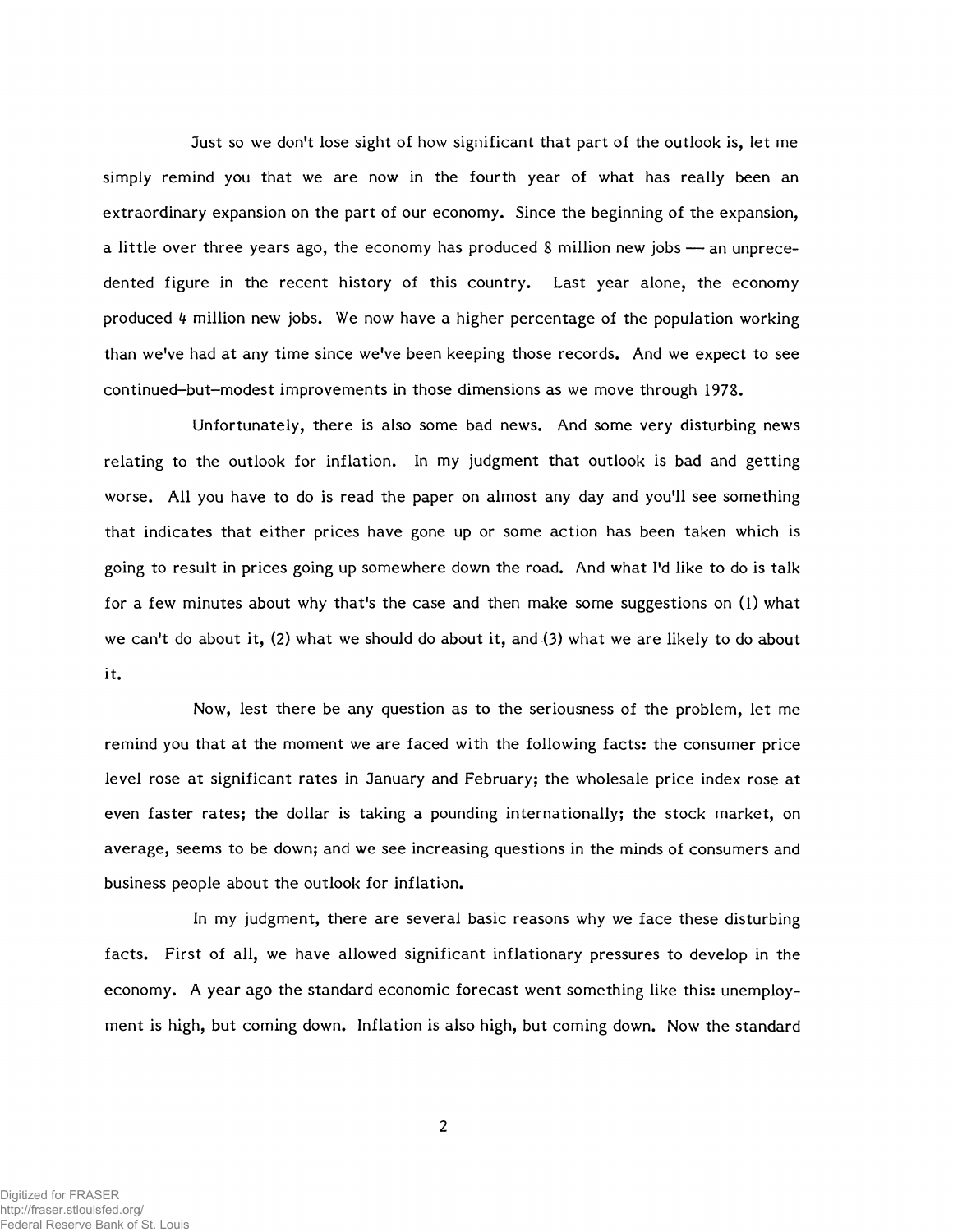economic forecast says unemployment is a little lower and likely to go a little lower; inflation is still high and is likely to go higher. That's a significant change in the way most people, including the vast majority of professional economists, view the economic outlook. And there is really no mystery in my mind as to why the outlook for inflation has changed.

First of all, we have run, and are continuing to run, a huge government deficit. We now face, in the fourth year of the economic expansion, an officially projected deficit of 60 billion dollars. Unofficially, we're starting to hear numbers closer to \$70 or \$80 billion. As this is the fourth year of an economic expansion, we ought to be getting smaller rather than larger government deficits. In my mind there is no way — given the current economic situation — that we can run a \$60 or a \$70 or an \$80 billion deficit without serious inflationary consequences.

The second thing that has happened is that the Federal Reserve allowed money to grow more rapidly than it should have during most of 1977. We will pay the price for that rapid money growth in terms of 1978 inflation.

The third set of causes, and in a way one of the reasons we've had the first two, is that we have had an ever-increasing demand from all sectors of the country for special governmental assistance to solve their problems. Not only have the requests come, but government has decided to grant far too many of those requests. During the last 9 to 12 months we've had a succession of labor and business and agriculture representatives and representatives of other kinds of groups, asking for government help to solve their particular difficulties. Let's increase the minimum wage, let's increase price supports for farmers, let's restrict imports, let's do this and that and the other thing. And while any one of those things may seem to make sense on an individual basis, when you put them all together, the net consequences are higher domestic prices and a significantly worsened outlook for inflation. And if you want to depress yourself, just write a list of the things that have taken place in the last 9 months that have the kinds of consequences that I've just described. After you have made your list, increase the minimum wage and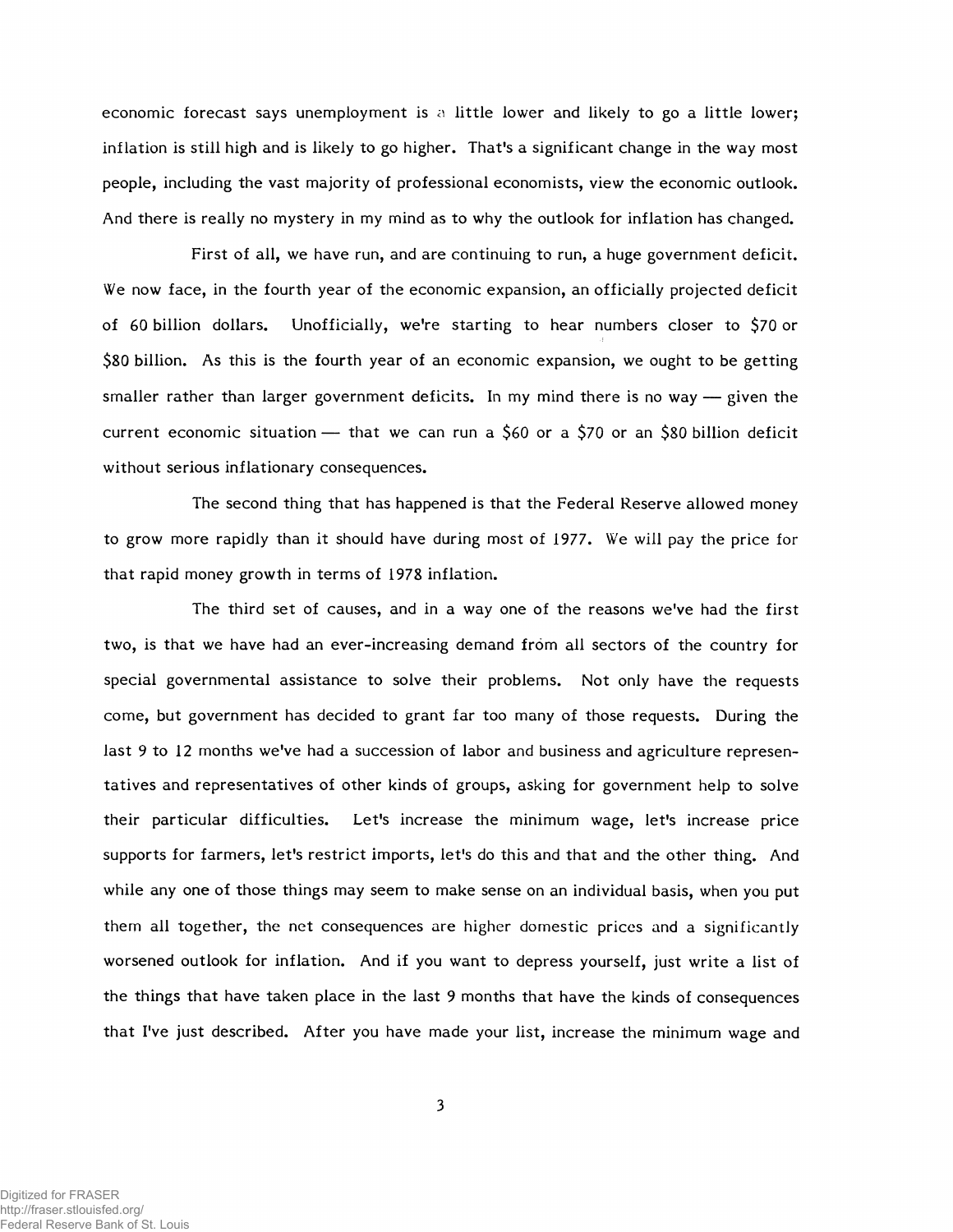increase social security taxes and increase supports to farmers and increase restrictions on imports. You'll then understand why the problem is as significant and serious as it is. And, at the moment, we have both political parties falling all over themselves to try and outpromise the other. In that kind of environment the outlook is not reassuring at all.

There is a second basic cause for the economic difficulties that we face. As it seems the government — and maybe the people, although I'm not sure — thinks that we have easy answers to very difficult and complex problems. And we keep trying to solve, through administrative procedures, problems that may not be amenable to that kind of solution. Let me take one example (unfortunately there are many others). The most glaring current example is the question of energy. We keep hearing statements about the fact that we have a serious energy problem. If we would just pass this bill or that bill we could then solve the energy problem, and all those troubles would be behind us.

Unfortunately, in my judgment, we're going about it in exactly the wrong way. And we're going to pay a very heavy price, both in terms of inflation and in terms of other costs to the economy. One of my favorite cartoons had to do with the current approach to the energy problem. I liked it because it showed General Washington at Valley Forge, sitting over his desk. A soldier comes running in and says, "General, we're almost out of firewood." And Washington says, "Quick, tax it." If you think about it, that's precisely what Congress is about to debate in terms of U.S. energy. We're almost out of energy: quick, tax it. I can't think of anything that makes less sense in terms of solving our energy problem. Well, unfortunately, we try to do that in a large number of areas with the consequence that we often end up making things worse rather than better.

If you accept my suggestion that the outlook for inflation is not good, let me suggest a few things that we cannot do to solve the problem. I'd then like to suggest a few things that I think we should do, and then I'll make a forecast as to what we will do.

Things we cannot do to solve the inflation problem: First, we cannot have a tax cut. Now, nobody in this room would like to see taxes lower more than I would.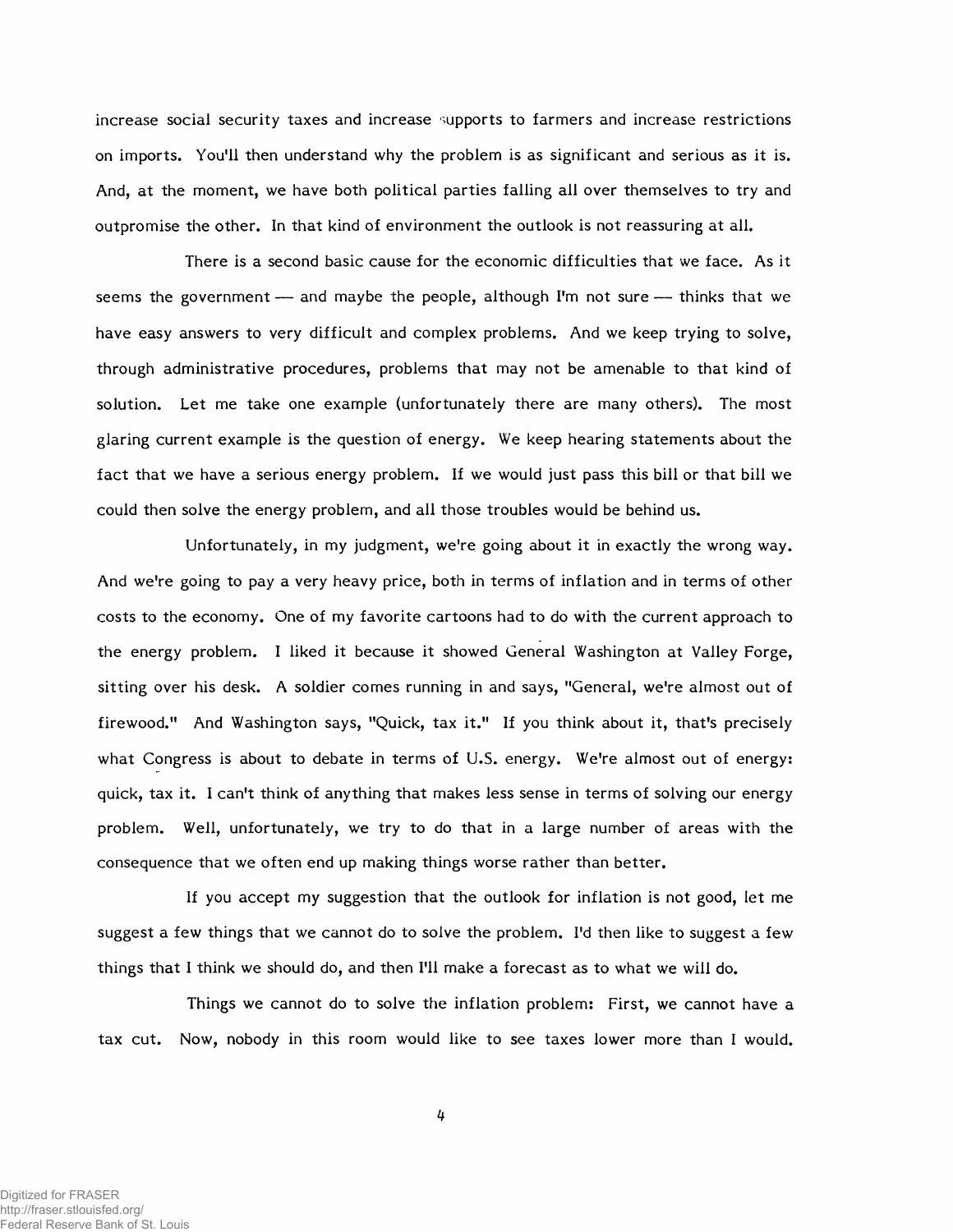Unfortunately, if we just reduce taxes without simultaneously reducing expenditures, all we will get for the effort is higher prices. And I don't sense any political will to reduce expenditures at the same time that we reduce taxes. So I'd have to come out against the tax cut, because I'm afraid it's going to be like fool's gold. It will look very good, but it won't be worth anything after it actually takes place. The second thing that we should not do is to have some kind of an "incomes policy" to solve the inflation problem. We hear more and more talk these days about guiding principles or wage and price controls. I'm surprised and disturbed that that kind of talk would be taken seriously such a short time after we have experienced a disaster with wage and price controls. There is no question in my mind that if we try some kind of an incomes policy, it will fail. And we will simply end up with higher prices — not lower prices — because in our attempts to try to restrain or control prices and wages, we will build inefficiencies into the system. Those inefficiencies will result in decreased production and, therefore, the prices for those goods that we do produce will be higher.

Well, we shouldn't have a tax cut and we shouldn't have an incomes policy. A third thing that we should not do is to have an administrative solution to the energy problem. There's just no way that we can make that work. It will lead to shortages, bottlenecks, and, in the long run, higher prices. A fourth thing we should not do is intervene to defend the dollar: it won't work. The only way we're ever going to defend the dollar is to solve our basic inflation problem; then the dollar will take care of itself. The fifth thing we should not do is to continue to give in to repeated requests by business for restrictions on imports, by farmers for increases in the farm program, by labor for increases in wages, and by all of the other groups that are asking for special concessions from our government.

Those are the things we should not do. What can we do? Unfortunately the problem is now so severe that there are no easy solutions — there are just hard solutions. But if we don't accept the hard solutions, the problem will become worse rather than

5